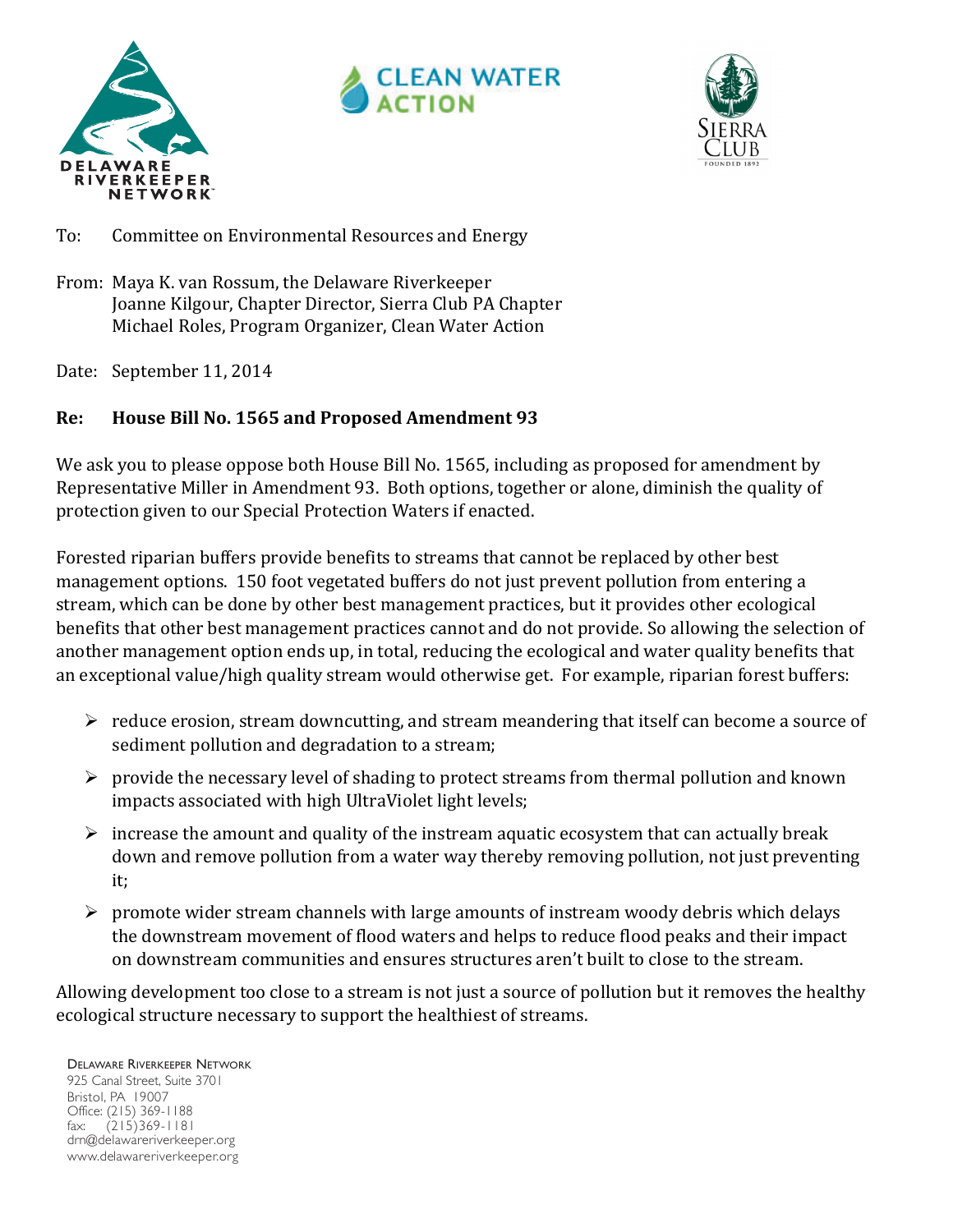Another more specific way to exemplify the difference between mandating buffer protection or allowing other management options is to think about a specific option and how it differs from a buffer. For example, while a detention basin with a water quality forebay might be argued to provide water quality benefits, it cannot and will not provide the shading, protection from erosion, enhancement of instream ecosystem services, optimization of channel width, reduction in flood flows, and mitigation of downstream flood damage provided by a riparian forest buffer.

Miller Amendment 93 allows the developer the choice to pick other management options that deny streams these benefits.

Miller Amendment 93 only requires two-to-one or one-to-one offsets for development projects that disturb greater than one acre, thereby creating a loophole for smaller projects, and also allowing developers to find less desirable trade offs for their buffer requirement. And there is not enough definition around the word offset to ensure it mandates a comparable level of protection that would be had under existing 102 requirements.

Miller Amendment 93 offset requirement only applies to 100 feet of the buffer area, not the 150-foot requirement currently included in Chapter 102. As a result developers are actually given an incentive to avoid use of the buffer option and to instead use another option as it allows them to actually do less of a buffer even given the offset mandate. Given that the offset mandate only applies to the actual areas of disturbance it means that the offset mandate is unlikely to ever result in a 150 foot buffer elsewhere in the watershed unless the developer disturbs every inch up to the creek the offset ratio would always add up to something less than a 150 foot buffer currently required in Chapter 102 (i.e. the 2 to 1 ratio only applies to the 50 feet next to the creek, and the 1 to 1 ratio applies to the next 50 to 100 feet, if every inch is disturbed then you come up with a 150 foot mandate required elsewhere, but if any of the depth or width of the buffer is not disturbed the calculation would result in less.) And so, only in those instances when every inch of a 100 foot buffer is disturbed will the end result be a 150 foot buffer mandate elsewhere in the watershed, anything short of that in depth or width of disturbance means less than the current 150 foot buffer mandate will ever be required. And so the net affect is less buffers than Chapter 102 currently provides.

The proposed mitigation measure in the Miller Amendment 93 would allow a buffer to be established on land that: (1) is not currently under intensive use and therefore is already providing many or most buffer functions; (2) being in the same drainage, is already under Chapter 102 protection; and (3) may have no upslope source of nutrients or sediments that require buffering. It would therefore "mitigate" a real and present degradation of water quality with a substitute whose benefit may be only marginal and realized only decades in the future.

Miller Amendment 93 allows developers to avoid the best development practice of building away from our streams and rivers – we should be encouraging developers to embrace best development practices so it makes our job of protecting streams easier as we move forward in time, not require more creative thinking, regulation and oversight.